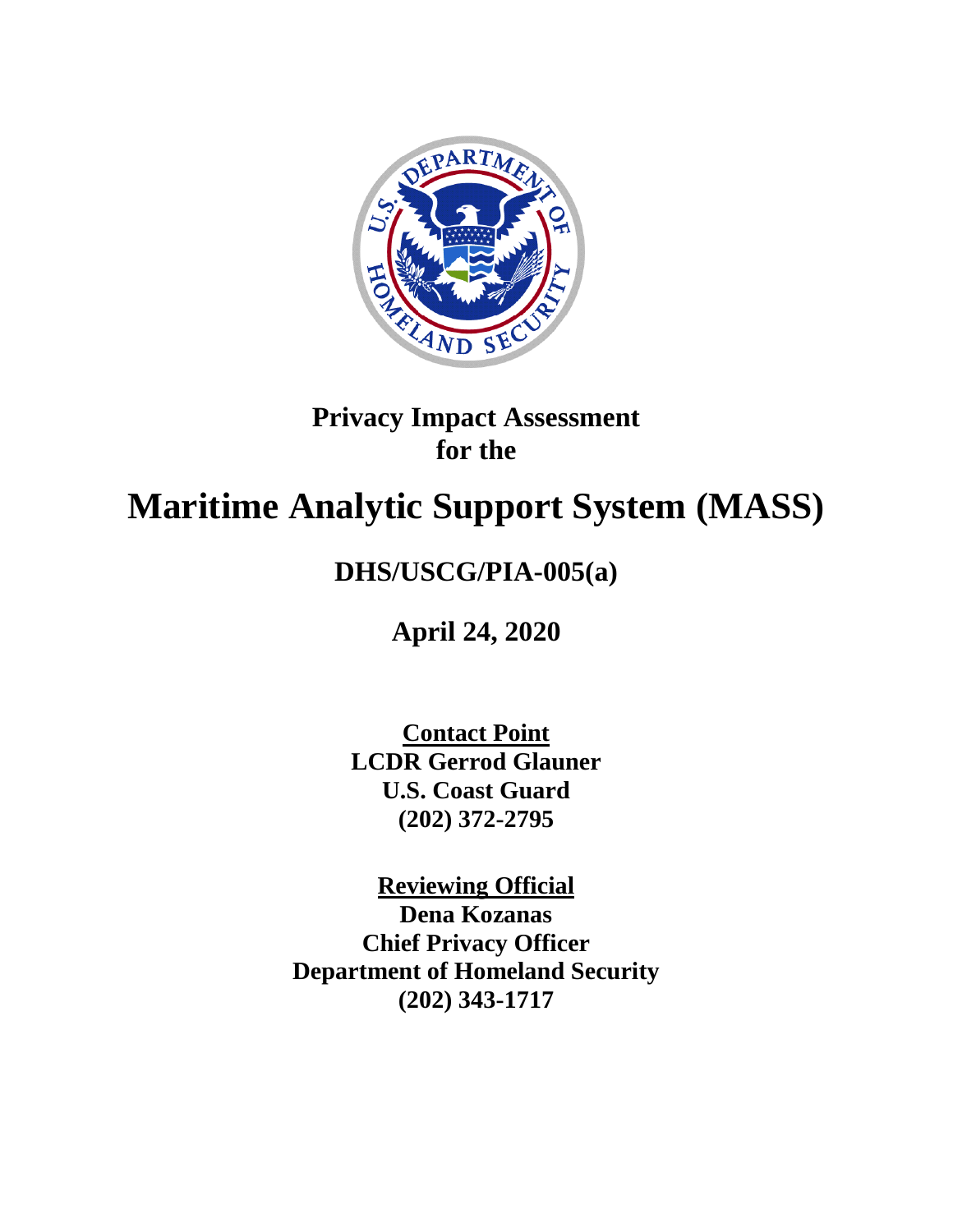

### **Abstract**

The Department of Homeland Security (DHS) United States Coast Guard (USCG) has developed the Maritime Analytic Support System (MASS) as a platform with the means to access records that are part of the MASS System of Records (previously called the Maritime Awareness Global Network (MAGNet) System of Records). The system employs a combination of system software, database management software, and custom written software to support the execution of the eleven USCG statutory missions. The USCG is updating and replacing the original MAGNet Privacy Impact Assessment (PIA) to establish MASS as the update to the MAGNet framework, and to describe the system's use of personally identifiable information (PII) from members of the public.

### **Overview**

l

MASS was developed to establish Maritime Domain Awareness (MDA). MDA is the review and collection of as much information as possible about the maritime world, and provides storage, access, and basic search capabilities of maritime information. MASS establishes a full awareness of the entities (people, places, things) and their activities within the maritime industry. MASS collects the information described above, and through algorithms or link analysis, connects that information to provide a more robust picture in order to allow the successful execution of the eleven statutory USCG missions: Ports, Waterways, and Coastal Security (PWCS); Drug Interdiction; Aid to Maritime Navigation; Search and Rescue (SAR) Operations; Protection of Living Marine Resources; Ensuring Marine Safety; Defense Readiness; Migrant Interdiction; Marine Environmental Protection; Ice Operations; and Law Enforcement.

MASS enhances current capabilities by adding additional data sources, media storage, access capabilities, and infrastructure to provide rapid, near real-time data to the Coast Guard and other authorized organizations in accordance with the routine uses in the forthcoming MASS System of Records Notice (SORN).<sup>1</sup> USCG and MASS users leverage the ability to share, correlate, and provide classified and unclassified data across the Coast Guard to provide MDA critical to homeland national security and safety.

MASS receives data from systems both within and outside of DHS through electronic transfers of information. These electronic transfers include the use of Secure File Transfer Protocol (SFTP), system-to-system communications via specially written Internet Protocol socket-based data streaming, database-to-database replication of data, electronic transfer of database transactional backup files, and delivery of formatted data via electronic mail.

The Office of Coast Guard Intelligence (CG-2) uses MASS to provide awareness to the field, as well as strategic planners, by aggregating data from existing sources internal and external

<sup>&</sup>lt;sup>1</sup> The MAGnet SORN, "DHS/USCG-061 Maritime Awareness Global Network (MAGNet)" is being updated to more clearly provide notice of what and how information is being used in MASS. That SORN will be renamed "DHS/USCG-061 Maritime Analytic Support System (MASS)."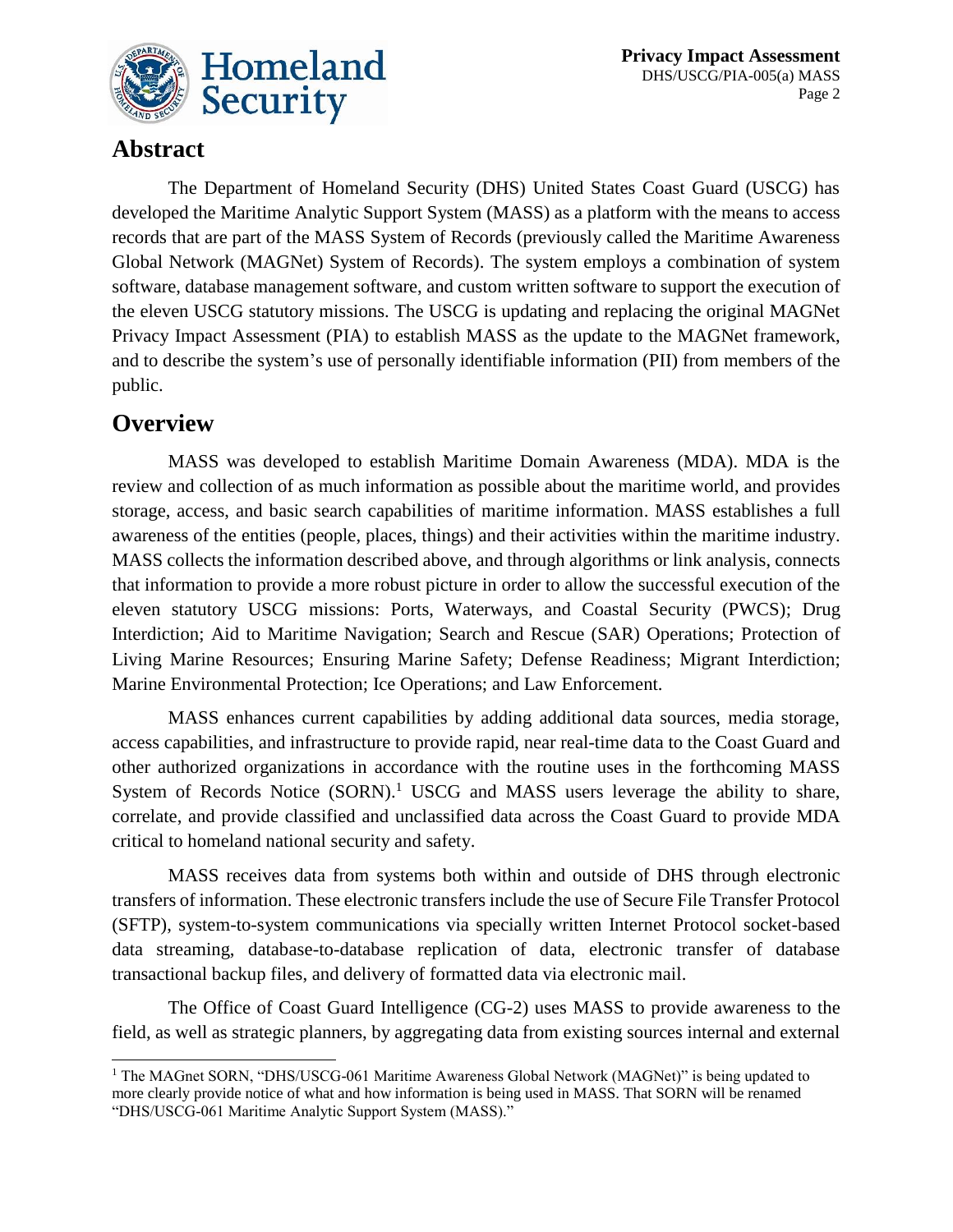

 $\overline{a}$ 

to the Coast Guard. MASS correlates and provides the medium to display information such as ship registry, current ship position, crew background, passenger lists, port history, cargo, known criminal vessels, and suspect lists. CG-2 serves as MASS's executive agent and shares appropriate aggregated data on a need to know basis with other law enforcement and intelligence agencies.

MASS provides output to the Common Operating Picture (COP). The COP is an integrated or "common" view of the vessels operating in water that are important to the U.S. Government, including geographic positions of the vessels, as well as characteristics of the vessels. The COP is integrated (or "shared") amongst authorized users and is commonly used within the USCG and the Department of Defense (DoD) to monitor areas of operation. The output destined for the COP may be submitted to the Common Intelligence Picture (CIP) for review prior to the data being transferred to the COP. Additionally, users are able to run queries about specific vessels or vessel movement from workstations and retrieve additional information from the MASS database. MASS is able to accept data from the realms of geospatial and imagery, and then process this data into the MASS database. This allows MASS to accumulate position reports from the COP.

MASS provides access to the database via Coast Guard workstations located throughout the world; the system is accessible on multiple networks at different classification levels. It is expected that the workstations are properly equipped to access the appropriate networks with current Internet-style applications or browser technology. Users at workstations are able to query the system online using either pre-stored parameterized queries or queries built ad hoc by the users. Results of database searches are returned online to the users for viewing and/or processing at their workstations. Prior to gaining account access, users must complete the System Authorization Access Request (SAAR) form, which also requires that individual to provide justification for access. Once the form is completed and signed, it is routed to the user's supervisor (or System Security Office for access to the classified data). Once approved, the user is then authorized to access only that data for which he or she has been approved; access controls are then implemented through the user's Common Access Card (CAC).

Due to the age of the MAGNet system and legacy processes, a review was conducted to modernize it. The Coast Guard Intelligence Enterprise approved the requested update to the MAGNet framework, prompting the need to refresh the existing PIA.<sup>2</sup> The updated framework enables the Coast Guard to improve the system's security protocols, data management services, user interfaces, routine uses for sharing information, and ingest new data sources on an as needed basis.

The Coast Guard's eleven missions require the collection of a wide range of information, which includes the collection of PII. The collection and use of PII within MASS generates inherent privacy risks. The fundamental privacy risks identified within MASS include the potential overcollection of information, the disclosure of PII to unauthorized recipients, and the inaccuracies of

<sup>2</sup> The original MAGNet PIA (DHS/USCG/PIA-005 USCG Maritime Awareness Global Network (MAGNet)) will be retired upon publication of this PIA. Retired PIAs are available at [https://www.dhs.gov/privacy.](https://www.dhs.gov/privacy)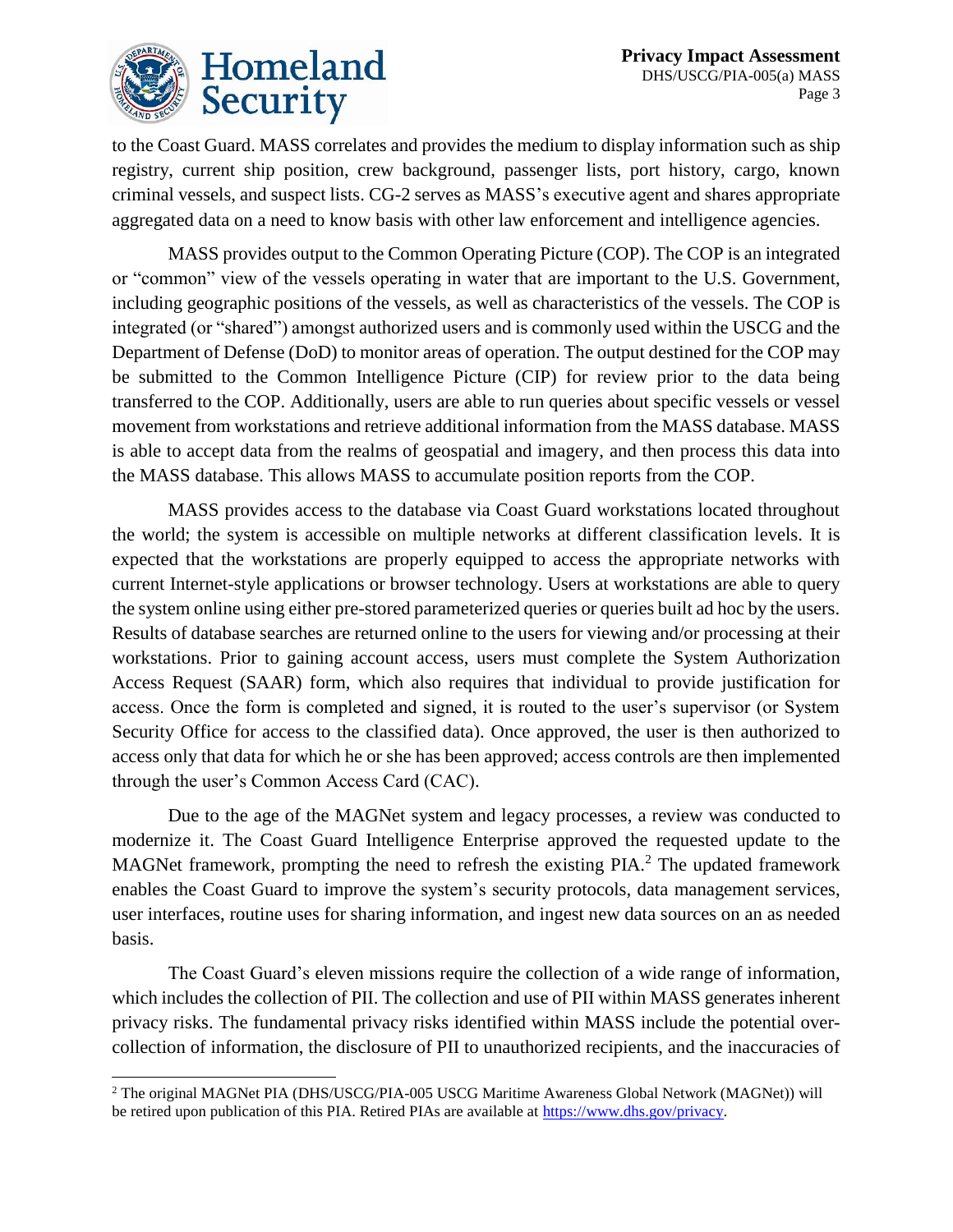

publicly available data found in the open source domain. This PIA identifies techniques and methods used to mitigate these privacy risks and discusses them below.

## **Section 1.0 Authority and Other Requirements**

## **1.1 What specific legal authorities and/or agreements permit and define the collection of information by the project in question?**

Maritime information is critical to accomplish the eleven Coast Guard statutory missions mentioned above. The collection of the pertinent information in support of these missions have been authorized by: 14 United States Code (U.S.C.) §§ 1, 2, 81, 88, 89, 91, 93, 94, 141, 143, 634; 19 U.S.C. § 1401; 33 U.S.C. §§ 1221 et seq 1223, 1321; 46 U.S.C. §§ 2306, 3306, 3717, 12501; 46 U.S.C. Subtitle VII, § 3306; 50 U.S.C. § 191; 33 U.S.C. § 1223; the Magnuson-Stevens Fisheries Conservation and Management Act, 16 U.S.C. § 1801; the Lacey Act, 16 U.S.C. §§ 3371-3378; the Endangered Species Act, 16 U.S.C. §§ 1531-1544; the National Marine Sanctuaries Act, 16 U.S.C. §§ 1431-1445; The Espionage Act; The Ports and Waterways Safety Act (PWSA); The Maritime Transportation Security Act of 2002 (MTSA), Pub L. 107-295; The Homeland Security Act of 2002, Pub L. 107-296; National Presidential Security Directive 41 (NPSD); and 33 Code of Federal Regulations Part 160.

## **1.2 What Privacy Act System of Records Notice(s) (SORN(s)) apply to the information?**

The MAGnet SORN, "DHS/USCG-061 Maritime Awareness Global Network (MAGNet)<sup>33</sup> is being updated to more clearly provide notice of what and how information is being used in MASS. That SORN will be renamed "DHS/USCG-061 Maritime Analytic Support System (MASS)."

### **1.3 Has a system security plan been completed for the information system(s) supporting the project?**

The Authority to Operate (ATO) for MASS will be granted upon completion of this PIA.

#### **1.4 Does a records retention schedule approved by the National Archives and Records Administration (NARA) exist?**

The MAGNet Records Management disposition schedule is registered under N1-026-08-1 with the National Archives and Records Administration (NARA). The MASS Records Management Disposition schedule (SF-115) was drafted and submitted to NARA for review and

l <sup>3</sup> DHS/USCG-061 Maritime Awareness Global Network (MAGNET), 73 FR 28143 (May 15, 2008).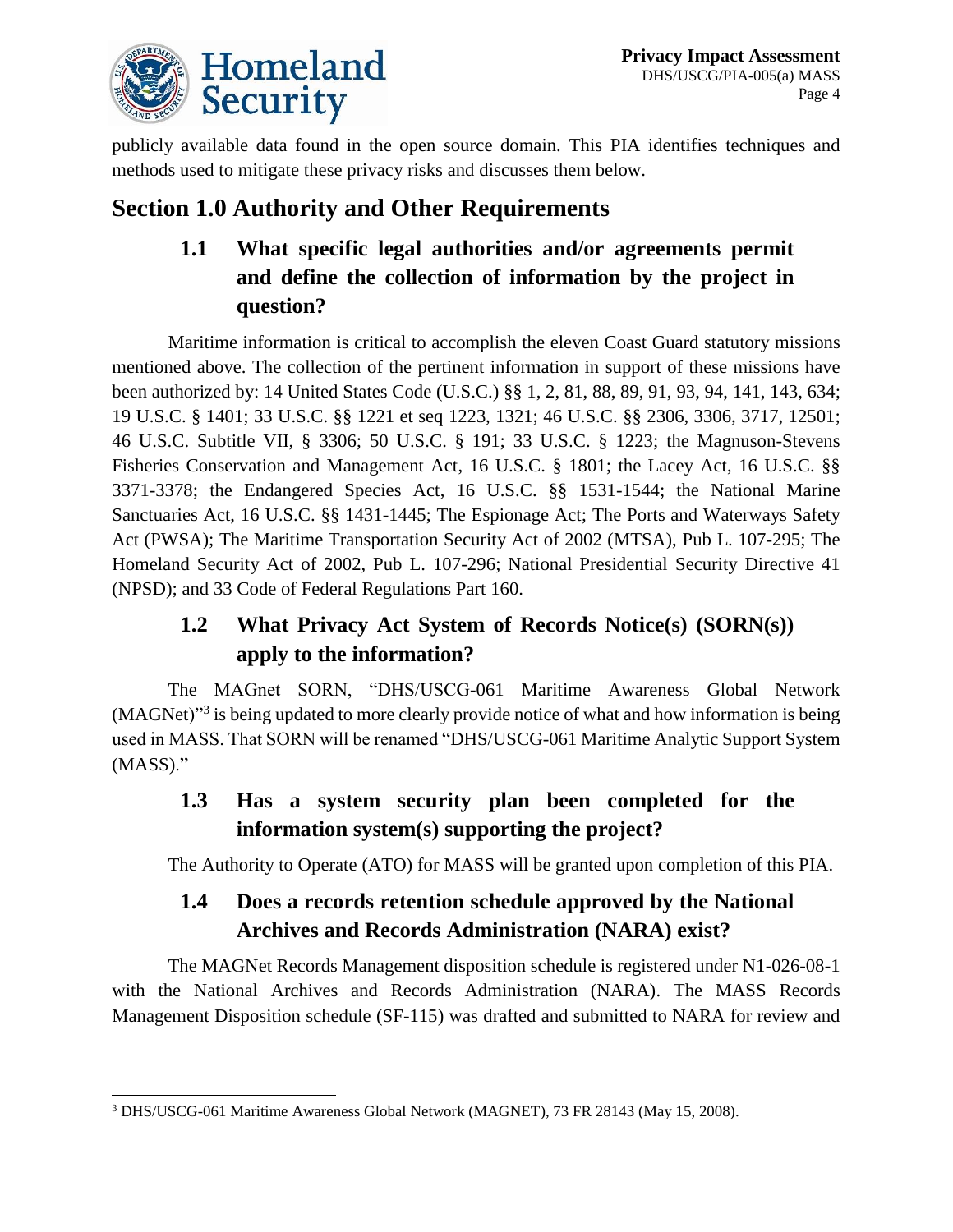

approval. MASS will follow the MAGNet disposition schedule until approval of the MASS SF-115 is received from NARA.

## **1.5 If the information is covered by the Paperwork Reduction Act (PRA), provide the OMB Control number and the agency number for the collection. If there are multiple forms, include a list in an appendix.**

MASS does not interact directly with individuals to collect information and only operates as an electronic database; therefore, the PRA does not apply.

## **Section 2.0 Characterization of the Information**

#### **2.1 Identify the information the project collects, uses, disseminates, or maintains.**

MASS's data and records are a compilation of many systems and sources. MASS collects records of information, as described below, on ports, port facilities, maritime vessels, and vessel characteristics.

- Vessel characteristics can include performance data, vessel identification data, registration data, movements, reported locations, activity, and associate information. Associate information can include data pertaining to people or organizations associated with vessels, owners, passengers, and crew members.
- Reports submitted by Coast Guard crew members relating to boarding, over-flights, or other means of surveillance, as well as any violations of the U.S. laws or treaties, along with enforcement actions taken during boarding. Such reports and activities could contain electronic documents, biometric, photographic, and video data, as well as names of passengers on vessels, owners, crew members, and agents.
- Records containing information on vessels and associates that are known, suspected, or alleged to be involved in contraband trafficking, illegal migrant activity (e.g., smuggling, trafficking), or terrorist activity.
- Records containing information on facilities and their characteristics, including location, commodities handled, equipment, certificates, approvals, inspection data, pollution incidents, casualties, and violations of all laws and international treaties, if applicable, and information pertaining to individuals, companies, and organizations associated with those facilities such as owners, operators, managers, and employees.
- Records containing information on individuals (to include PII), companies, government agencies, and other organizations associated with vessels, facilities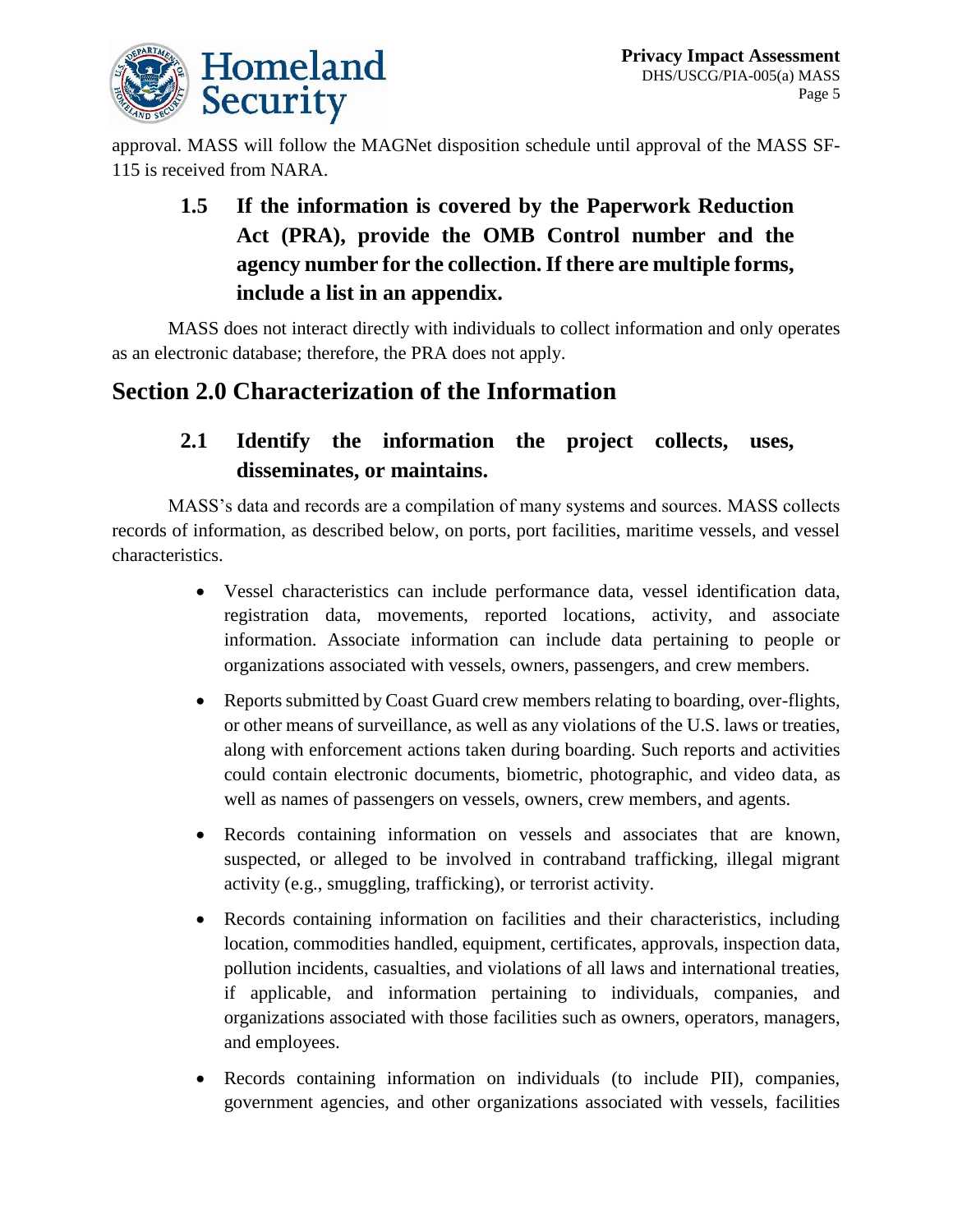

(including platforms, bridges, marinas, terminals, and factories), and/or Coast Guard activities including nationality, address, telephone number, and Social Security number (SSN), taxpayer identification number or other identification number;<sup>4</sup> date of birth; relationship to vessels and facilities; their relationship to other individuals, companies, government agencies, and organizations in MASS; pollution incidents; casualties; and violations of all laws and international treaties.

#### **2.2 What are the sources of the information and how is the information collected for the project?**

MASS electronically collects information from other systems operated by government entities. MASS collects information from these systems because of their relevance in supporting the execution of the eleven Coast Guard missions. It is the intention of the Coast Guard to include additional sources of information that have not yet been identified and to allow users of the system to store textual remarks about the data. At present, MASS receives data from the following systems: 5

U.S. Coast Guard's Ship Arrival Notification System (SANS)

U.S. Coast Guard's Marine Information for Safety for Law Enforcement (MISLE)

U.S. Coast Guard's Nationwide Automated Identification System (NAIS)

U.S. Coast Guard's Common Operating Picture (COP)

U.S. Coast Guard's Common Assessment and Reporting Tool (CART)

U.S. Coast Guard's Satellite Automated Identification System (SAIS)

U.S. Coast Guard, Coast Guard Messaging System CGMS / Navy Command and Control

Office Information Exchange (C2OIX) Messages

U.S. Navy's Sea Watch System

U.S. Navy's Merchant Ships Characteristics (MSC) System

- U.S. Customs and Border Protection's Daily Hazardous Cargo Reports
- U.S. Department of Transportation's Maritime Safety and Security Information System

(MSSIS)

l

<sup>4</sup> MASS receives vessel information and associated entities of personnel from the Coast Guard's Marine Information for Safety and Law Enforcement (MISLE) system. Social Security numbers (SSN) are used as unique identifiers in MISLE for personnel associated with Vessels. MASS also receives and processes Notice of Arrival and Departure (NOAD) information from the USCG Ship Arrival Notification System (SANS). Although SSNs are not required or requested, it is sometimes submitted as part of the NOAD.

<sup>&</sup>lt;sup>5</sup> A list of all systems providing data to MASS and their applicable SORNs are found in Appendix A. This Appendix will be updated as new data is ingested.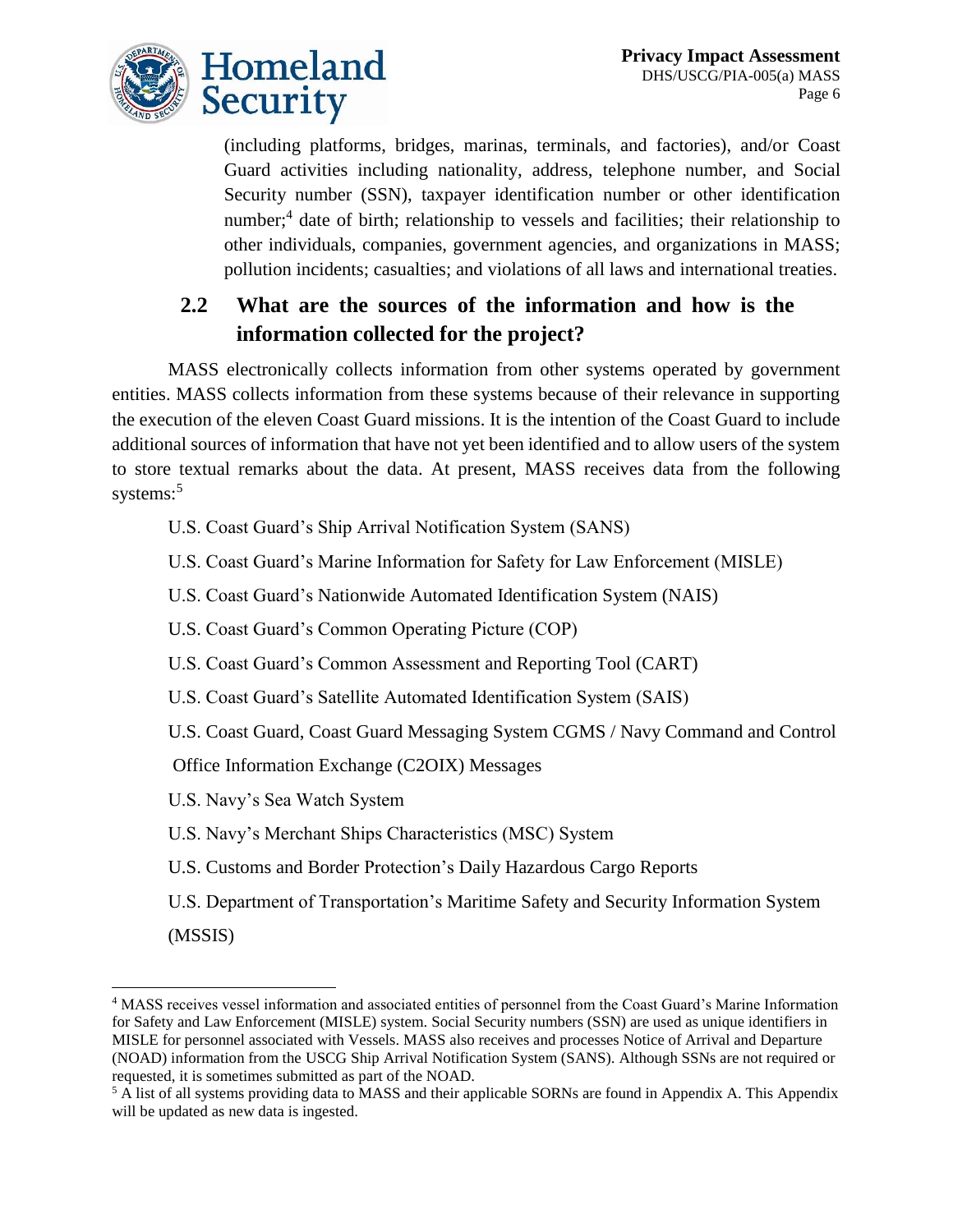

Long Range Identification Tracking system (LRIT)

Department of Motor Vehicles: State of California

#### **2.3 Does the project use information from commercial sources or publicly available data? If so, explain why and how this information is used.**

MASS contains and uses open source information from numerous sources, including publicly available social media. This information is collected to resolve open USCG cases, to identify gaps or discrepancies in collected information, and to provide the most current information for Coast Guard missions. The variety of the data being collected and used is dictated by mission requirements.

#### **2.4 Discuss how accuracy of the data is ensured**

The MASS system does not check the data for accuracy itself. Accuracy of the data is solely based on the quality of MASS data sources. Because the MASS system and its supporting personnel do not interact directly with individuals to collect PII, there is no opportunity for MASS to verify accuracy with the individuals. However, once source systems are updated with new or updated information, MASS receives those updates based on the source system's schedule.

#### **2.5 Privacy Impact Analysis: Related to Characterization of the information.**

The Coast Guard requires the collection of data associated with maritime safety and security operations. MASS is capable of complex data processing and handling, and the USCG uses this information to establish MDA and to assist in the execution of its eleven statutory missions.

**Privacy Risk:** There is a risk of inaccurate data within the system.

**Mitigation:** This risk is partially mitigated. All of the MASS information is not specifically collected from individuals therefore MASS depends on input from the collecting sources. MASS users are trained to identify and verify the veracity of the information being used. If users determine the data is incorrect, MASS users manually notify the source system of that information. This risk is further mitigated through information updates from the source systems. As sources update and correct erroneous information, MASS will subsequently update to match the source based on the refresh rate of the source system.

**Privacy Risk:** There is a risk for the potential of collecting more information than is necessary for Coast Guard to complete its mission.

**Mitigation:** This risk is partially mitigated. As described above, information is limited to that information that would be relevant to the maritime sector and specific USCG cases. This helps to mitigate any risks associated with the collection of a large amount of information. MASS is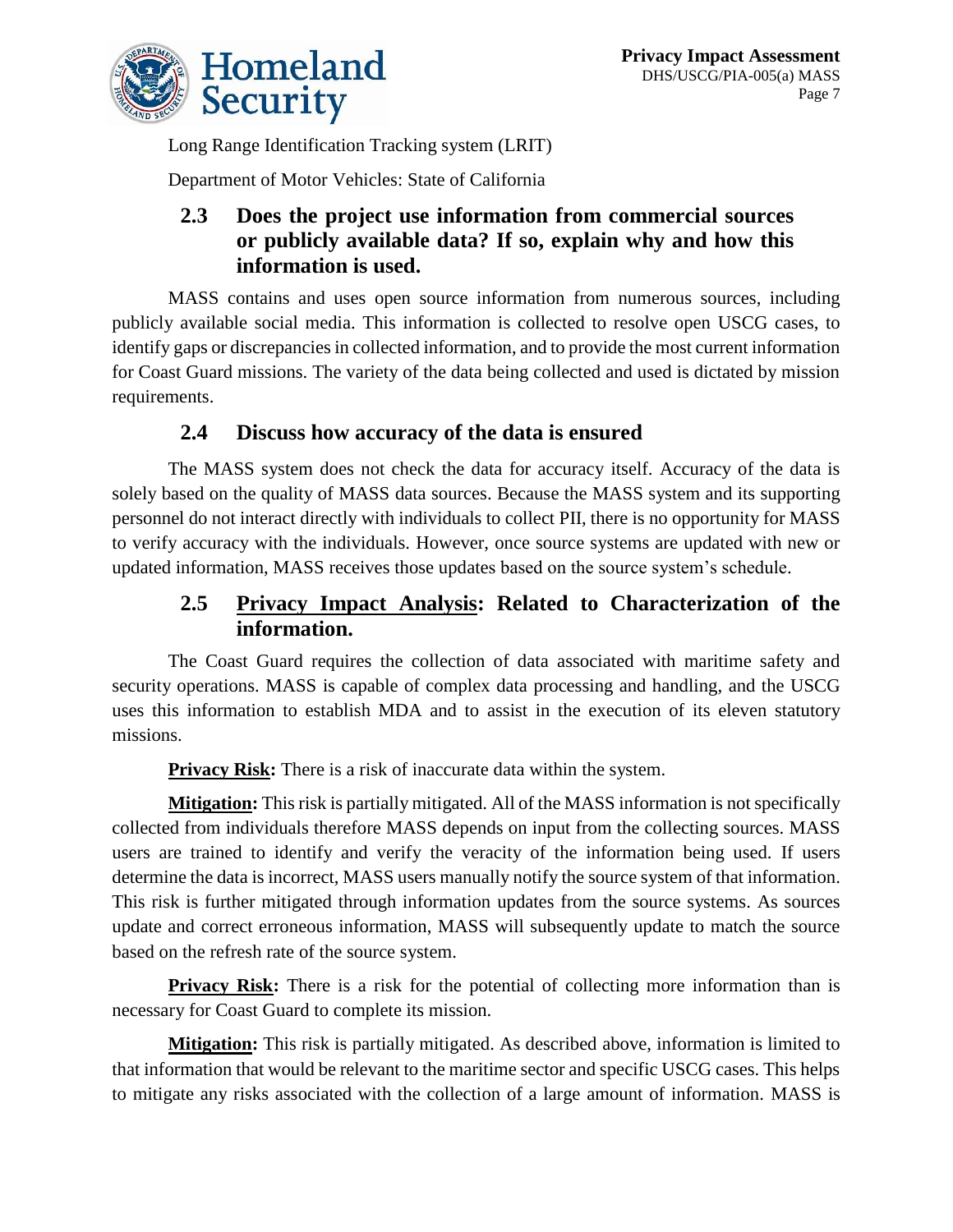

designed to provide a total awareness for maritime officers and officials. Fulfillment of this goal requires a large amount of information.

## **Section 3.0 Uses of the Information**

#### **3.1 Describe how and why the project uses the information.**

MASS gives users the ability to share, correlate, and provide classified and unclassified data across the Coast Guard to provide MDA critical to homeland and national security and safety. MASS collects as much information (people, places, and things) as possible in the maritime community relating to USCG's eleven statutory missions. This awareness is in accordance with these missions and crucial in ensuring homeland and national security and safety.

## **3.2 Does the project use technology to conduct electronic searches, queries, or analyses in an electronic database to discover or locate a predictive pattern or an anomaly? If so, state how DHS plans to use such results.**

MASS enables its users the ability to conduct simple or complex searches or queries. Searches will query the MASS database for information that is pertinent to the user's specific search term(s) and role-based access and will return only the data based on that search criteria.

MASS will also recommend values that hold the same criteria searched for, even if there are minor spelling inconsistencies in the data. Additionally, users can request alerts on specific database information. For example, upon data ingest, if new information is found then the capability will let the user know that new information is available for his or her specific query. MASS does not provide "data mining" capability<sup>6</sup> as a specific search is required to return information.

MASS by design does not conduct automated analytics but is used in conjunction with authorized and approved link analysis or query-based tools. The Coast Guard designates and implements tools on an "as needed" basis to improve capabilities, information security, and functionality. These specific tools are meant to assist the users in analysis, case management, data visualization, and document production on a secure platform.

### **3.3 Are there other components with assigned roles and responsibilities within the system?**

The information collected by and maintained in MASS may be shared across all government components, agencies, and departments that are responsible for ensuring homeland and national security and safety. This information includes any information listed in the Section 2.1 of this PIA. Any entity that has established a need for maritime information is considered;

l <sup>6</sup> Federal Agency Data Mining Reporting Act of 2007, 42 U.S.C. § 2000ee-3.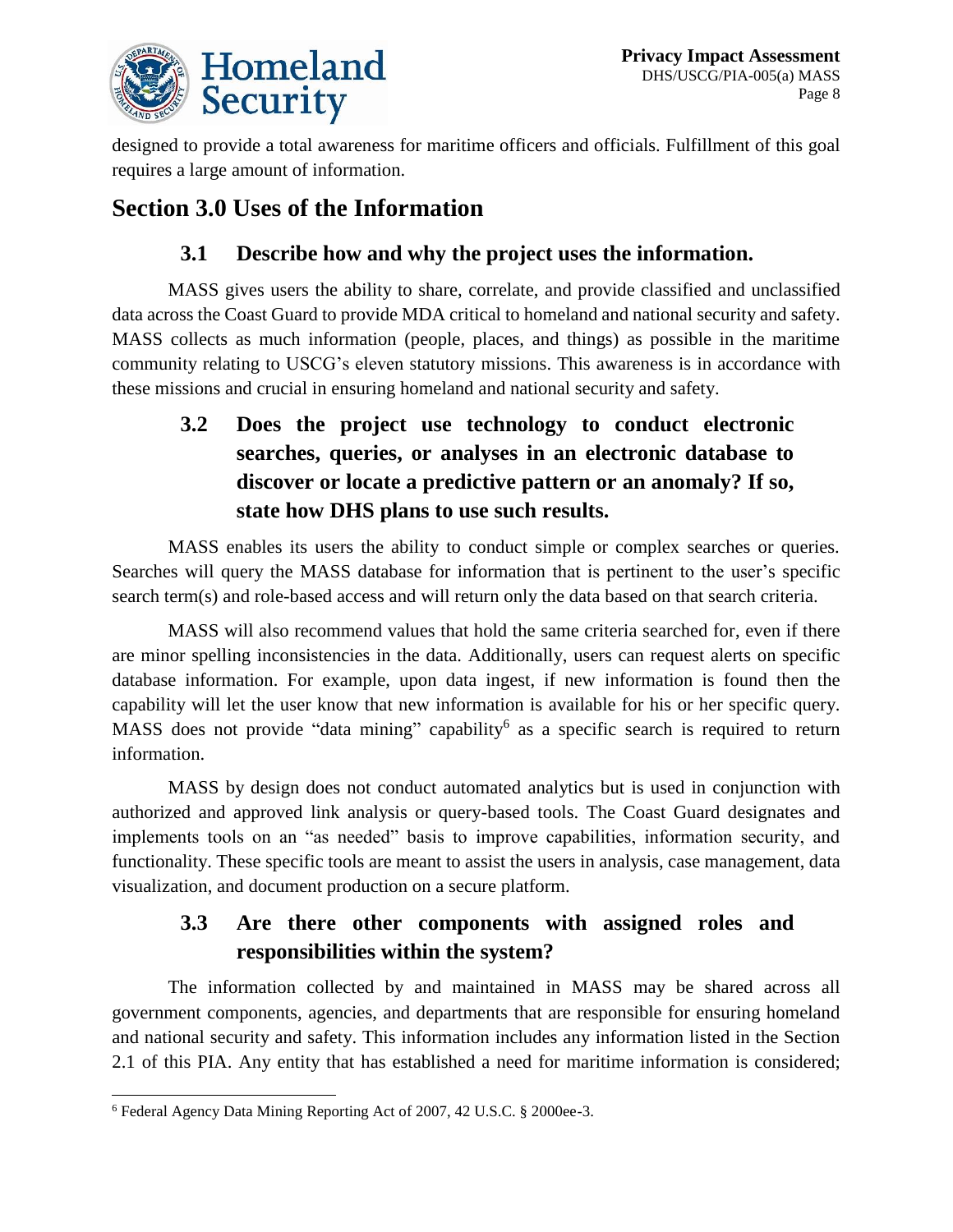

however, records containing PII will only be shared with organizations that possess appropriate authority.

#### **3.4 Privacy Impact Analysis: Related to the Uses of Information**

**Privacy Risk:** There is a risk of PII being used by or disclosed to unauthorized recipients.

**Mitigation:** This risk is mitigated. Access controls are implemented within the system and the database to ensure PII is only available to those who have an appropriate need to know.<sup>7</sup> Specifically, Coast Guard security and auditing systems were installed and configured to maintain access control within the database. Coast Guard security systems are used to protect PII by automatically filtering data by user access level. Audit logs are used to record all users and queries that access PII. For example, MASS uses auditing tools to record queries run against U.S. persons. Finally, all users of the system must sign a user agreement to protect the data and are not granted access until the signed form is provided.

Memoranda of Agreement (MOA) are established with all of the agencies that provide data to the MASS system. As noted in Section 8.0, the user groups and access controls employed in MASS help mitigate the risk of misuse.

**Privacy Risk:** There is a risk of inaccurate commercial or publicly available data being used by MASS users to make decisions.

**Mitigation:** This risk is mitigated by several factors. First, open source information is used to resolve gaps or discrepancies in existing MASS data; all searches of commercial data are predicated on existing data and interests. Commercial or publicly available data is not the sole source of information on which users will take action. Second, all open source data accessed by MASS users is stored separately and tagged as open source information. This is done to preserve the integrity of USCG information.

#### **Section 4.0 Notice**

l

### **4.1 How does the project provide individuals notice prior to the collection of information? If notice is not provided, explain why not.**

MASS's data and records are a compilation from many sources and USCG is reliant on those source agencies to provide notice. MASS and its supporting personnel do not interact directly with individuals to collect PII. However, USCG provides notice through the publication of this PIA and the forthcoming MASS SORN.

<sup>7</sup> For example, individuals without a need to know would not have access to another user's case.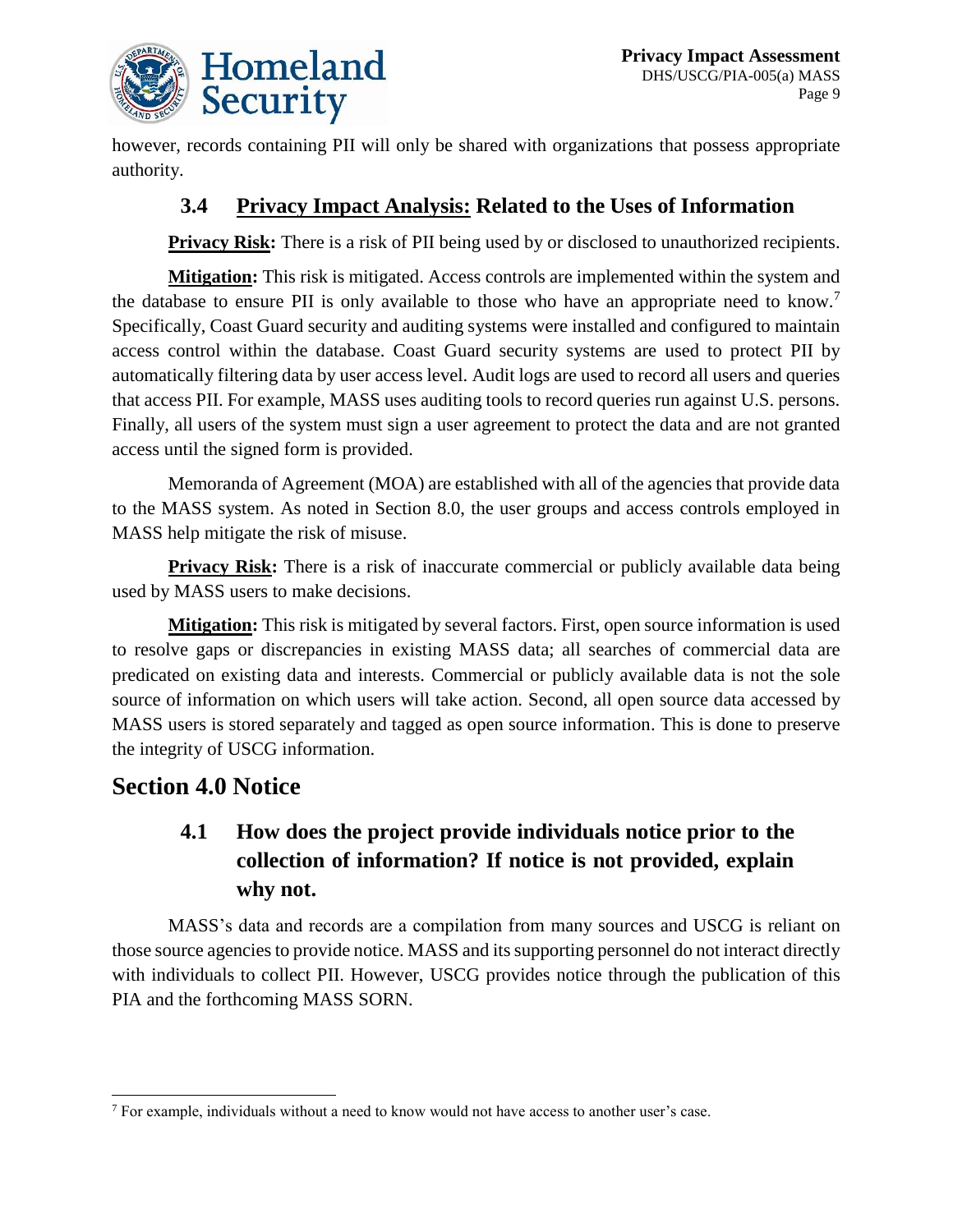

## **4.2 What opportunities are available for individuals to consent to uses, decline to provide information, or opt out of the project?**

Individuals may address consent issues with the source systems that collect information, but MASS itself does not provide a mechanism for consent to use. MASS is confined to the uses described in this PIA and the relevant SORN.

#### **4.3 Privacy Impact Analysis: Related to Notice**

**Privacy Risk:** There is a risk that USCG does not provide sufficient notice of collection of this information.

**Mitigation:** This risk is partially mitigated. MASS's data and records are a compilation from many sources. MASS and its supporting personnel do not interact directly with individuals to collect PII, so USCG cannot directly provide notice. However, notice is provided through the publication of this PIA and the forthcoming MASS SORN.

## **Section 5.0 Data Retention by the project**

#### **5.1 Explain how long and for what reason the information is retained.**

MASS will follow the MAGNet disposition schedule until approval of the MASS disposition schedule is received from NARA. The proposed MASS disposition schedule is as follows:

- Dynamic information on vessel position(s) and movement(s) will be readily retrievable for three (3) years and then moved to long term storage. After seven (7) years the records will be deleted from the system. The other information as laid out in Section 2.1 will be readily retrievable for five (5) years and then moved to long term storage. After ten (10) years the records will be deleted from the system. This information is stored for this length of time to ensure the analytic process is properly informed and to show patterns or history to analysts in the course of their duty. The requirements supporting the collection and storage of data are reviewed regularly. Records will be kept accessible online for three (3) years, then archived offline within MASS to support ongoing investigations or law enforcement activities.
- Audit records, maintained to document access to information relating to specific individuals, will be readily retrievable for 90 days and then moved to long term storage. After five (5) years the records will be deleted from the system. Access to audit records will only be granted to authorize personnel.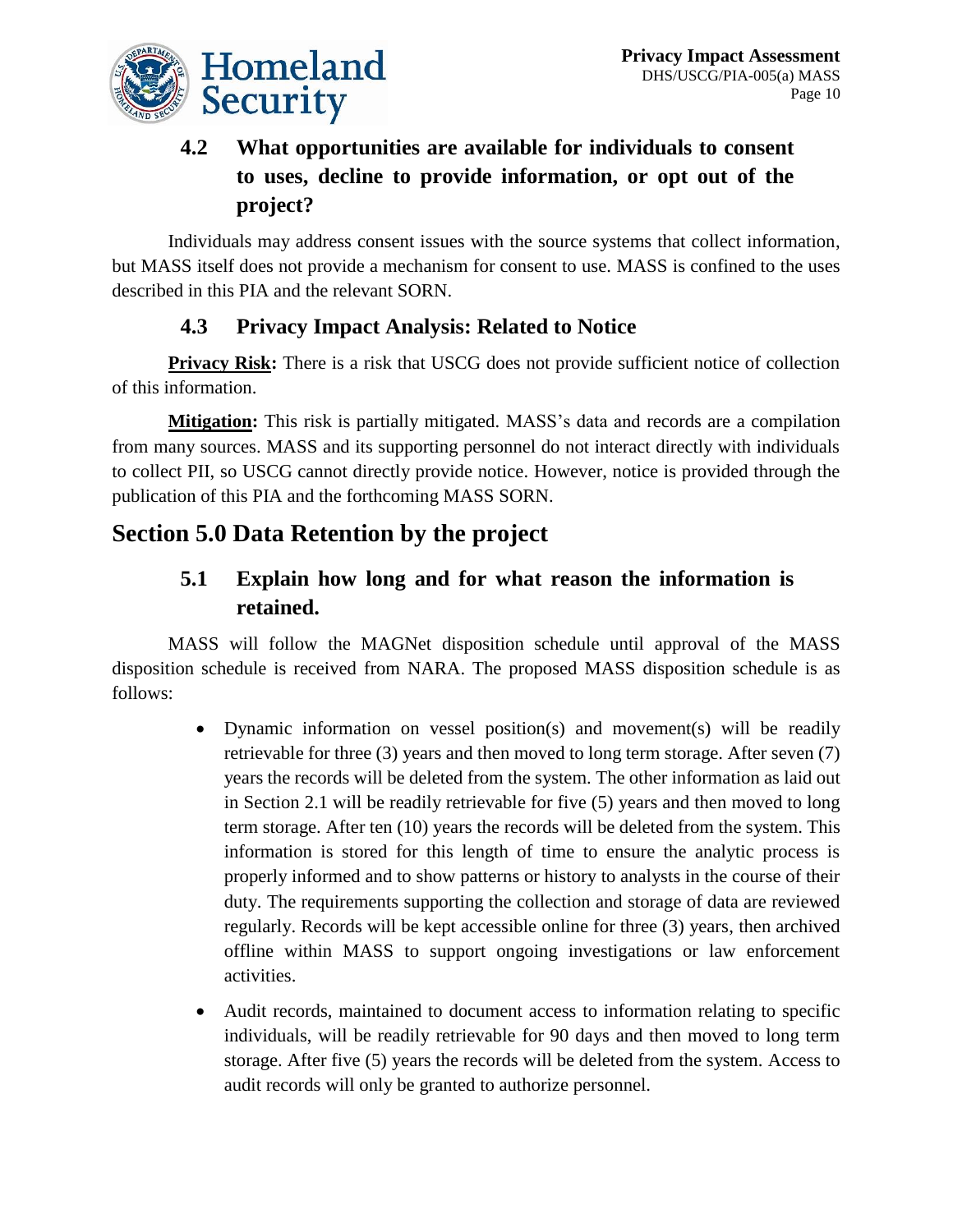

## **5.2 Privacy Impact Analysis: Related to Retention**

Information is needed for the period specified to continuously analyze data. Maintaining this data as directed allows for trend analyses. The periods described above align not only with MASS's mission requirements, but also the policy that information retention should be kept to the minimum necessary in order to fulfill mission duties.

**Privacy Risk:** There is a risk that information in MASS is maintained longer then required or necessary.

**Mitigation:** This risk is mitigated. Records within MASS, as well as associated access records, have date time stamps associated with the records. As the records reach their maturity based upon storage procedures and requirements, the records will be automatically deleted. These deletions will be retained up to two months based upon archive and backup procedures in case of system issues or errors and will then be automatically permanently deleted.

MASS will follow the MAGNet disposition schedule until approval of the MASS disposition schedule is finalized. MASS's technical capability will allow for a seamless transition moving to the MASS disposition schedule once it is formally approved by NARA.

## **Section 6.0 Information Sharing**

### **6.1 Is information shared outside of DHS as part of the normal agency operations? If so, identify the organization(s) and how the information is accessed and how it is to be used.**

All or a portion of the records or information may be disclosed through authorized channels and liaisons to national and international governing bodies, agencies, and departments. Disclosure of information outside of DHS is only authorized once the receiving party has established a need to know that coincides with DHS, Intelligence Community, and DoD related missions, investigations, and interests of national security. All sharing will be documented as required by the Privacy Act of 1974, as amended. Information sharing during routine information management inspections conducted by NARA or other federal government agencies is also part of normal agency operations. The forthcoming MASS SORN will contain specific descriptions of normal agency operations. The MASS SORN will also identify reasons for the sharing of information and who may access it.

#### **6.2 Describe how the external sharing noted in 6.1 is compatible with the SORN noted in 1.2.**

External sharing noted in 6.1 is a summary of what will be cited in the forthcoming MASS SORN. The MASS SORN will establish specific routine uses for data sharing, including with whom and with what entities it can be shared. The SORN accurately depicts how the information will be used by external entities. As noted above, all sharing is either required by law or coincides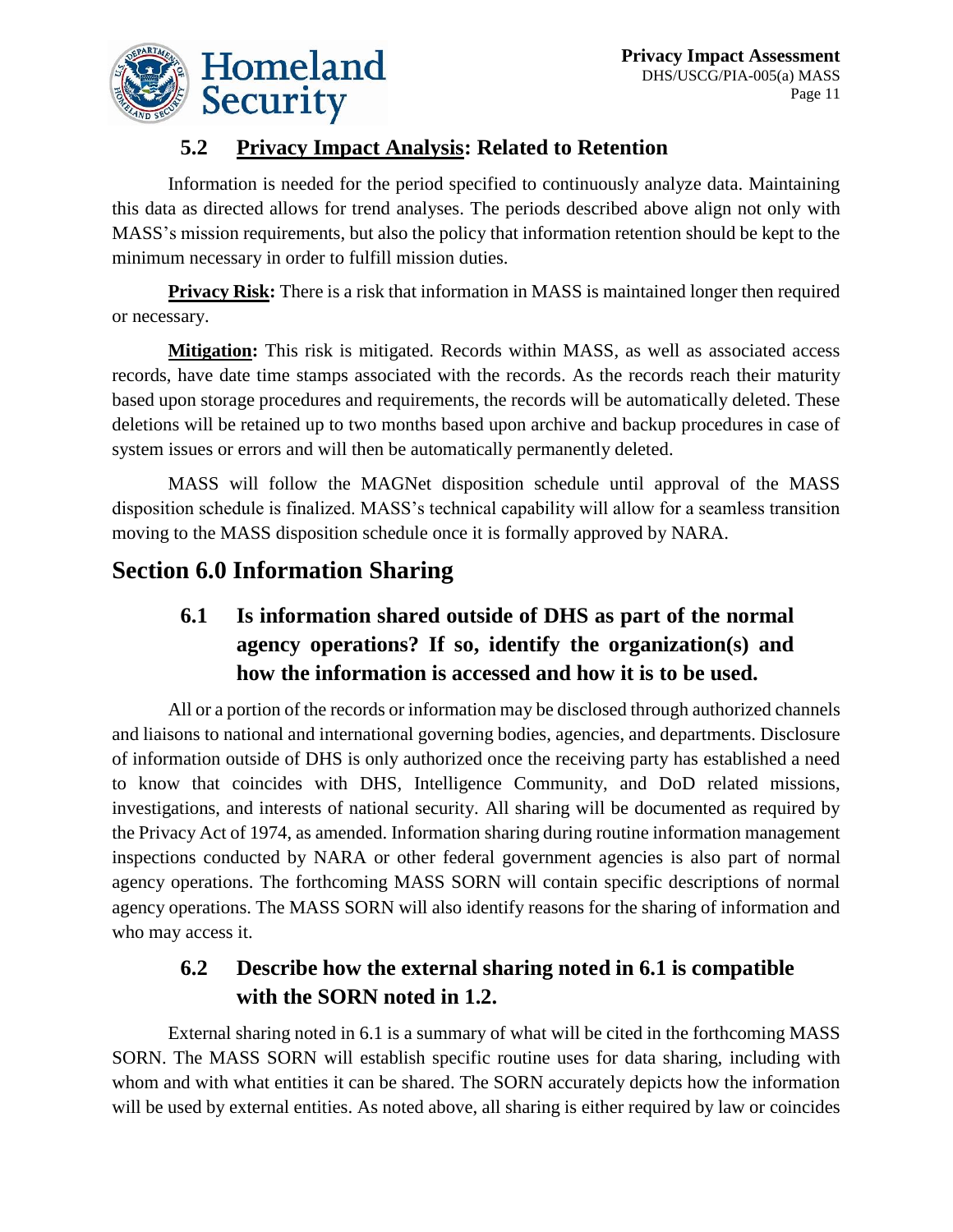

with DHS, Intelligence Community, and DoD related missions, investigations, and otherwise in the interests of national security.

#### **6.3 Does the project place limitations on re-dissemination?**

Before information can be shared with external DHS entities, a Memorandum of Understanding (MOU), an Information Sharing Agreement (ISA), and/or a Memorandum of Agreement (MOA) must be established. Specific limitations on the re-dissemination are established on case-by-case basis with each outside entity. MOUs, ISAs, and MOAs will be dictated by a need to know and mission requirements and are reviewed by the USCG Privacy Office.

### **6.4 Describe how the project maintains a record of any disclosures outside of the Department.**

All disclosures to the public outside of the DHS are made via a Freedom of Information Act or Privacy Act request. All other disclosures of records are made in accordance with each specific MOU, ISA, or MOA. All ad hoc requests for information are forwarded to the source system's owner for response. These records are maintained in accordance with the records management disposition schedule established with NARA.

#### **6.5 Privacy Impact Analysis: Related to Information Sharing**

**Privacy Risk:** There is a risk of unauthorized re-dissemination of information from MASS.

**Mitigation:** This risk is mitigated by establishing specific MOUs, ISAs, and MOAs with entities outside of DHS. These agreements and understandings outline the legal actions and repercussions to be taken in the event the outside entity fails to adhere to the agreement or understanding. The use of the Privacy Act request reinforces that information is protected under the Privacy Act.

#### **Section 7.0 Redress**

#### **7.1 What are the procedures which allow individuals to access their own information?**

An individual may seek access to his or her records by filing a Privacy Act or Freedom of Information Act (FOIA) request. Only U.S. citizens, lawful permanent residents, and covered persons from a covered country under the Judicial Redress Act (JRA) may file a Privacy Act request. Individuals not covered by the Privacy Act or JRA still may obtain access to records consistent with FOIA unless disclosure is prohibited by law or if the agency reasonably foresees that disclosure would harm an interest protected by an exemption. If an individual would like to file a Privacy Act or FOIA request to view his or her record, he or she may mail the request to the following address: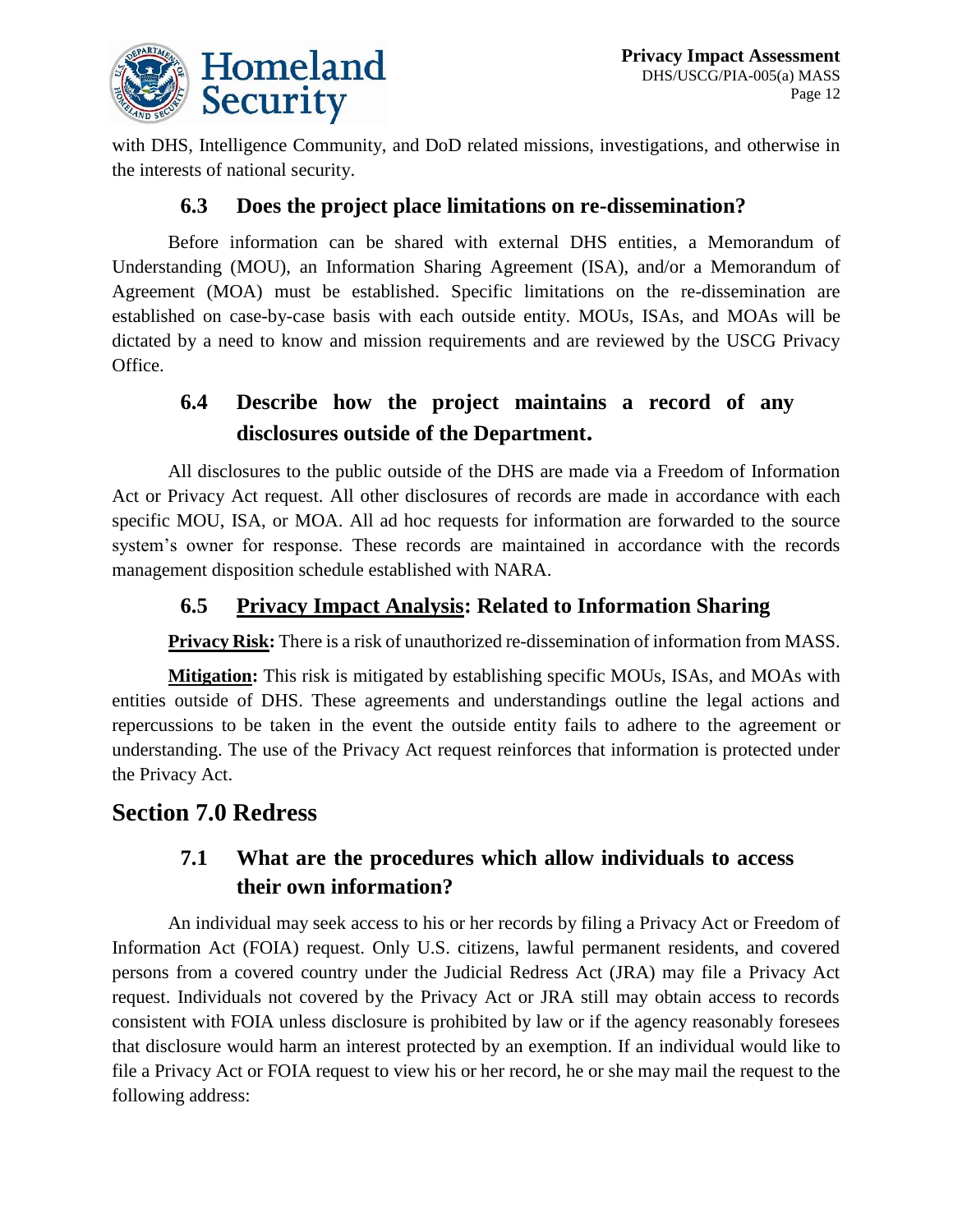

Commandant (CG-6P) Attn: FOIA/PA Officer U.S. Coast Guard 2703 Martin Luther King, Jr. Ave. SE Washington, D.C. 20593-7710 (202) 372-8413 [eFOIA@uscg.mil](mailto:eFOIA@uscg.mil)

All or some of the requested information may be exempt from access pursuant to the Privacy Act in order to prevent harm to law enforcement investigations or interests. Providing an individual access to these records could inform the target of an actual or potential criminal, civil, or regulatory investigation or reveal investigative interest on the part of DHS or another agency.

However, USCG evaluates requests for access and redress on a case-by-case basis. During the course of investigations into potential violations of federal law, the accuracy of information obtained or introduced may be unclear or the relevance of the information may not be immediately apparent. In the interest of effective law enforcement, it is appropriate to retain all possibly relevant information that may aid in establishing patterns of unlawful activity.

#### **7.2 What procedures are in place to allow the subject individual to correct inaccurate or erroneous information?**

Individuals seeking to correct records contained in MASS, or seeking to contest their content, may submit a request in writing to the Coast Guard via mail, facsimile, or email:

> Commandant (CG-6P) Attn: FOIA/PA Officer U.S. Coast Guard 2703 Martin Luther King, Jr. Ave. SE Washington, D.C. 20593-7710 (202) 372-8413 [eFOIA@uscg.mil](mailto:eFOIA@uscg.mil)

All or some of the requested information may be exempt from correction pursuant to the Privacy Act to prevent harm to law enforcement investigations or interests. Providing individual access to these records could inform the target of an actual or potential criminal, civil, or regulatory investigation or reveal investigative interest on the part of DHS or another agency. Access to these records could also permit the individual who is the subject of a record to impede the investigation, tamper with witnesses or evidence, or avoid detection or apprehension. However, USCG evaluates requests for correction and redress on a case-by-case basis. During the course of investigations into potential violations of federal law, the accuracy of information obtained or introduced may be unclear or the relevance of the information may not be immediately apparent. In the interest of effective law enforcement, it is appropriate to retain all possibly relevant information that may aid in establishing patterns of unlawful activity.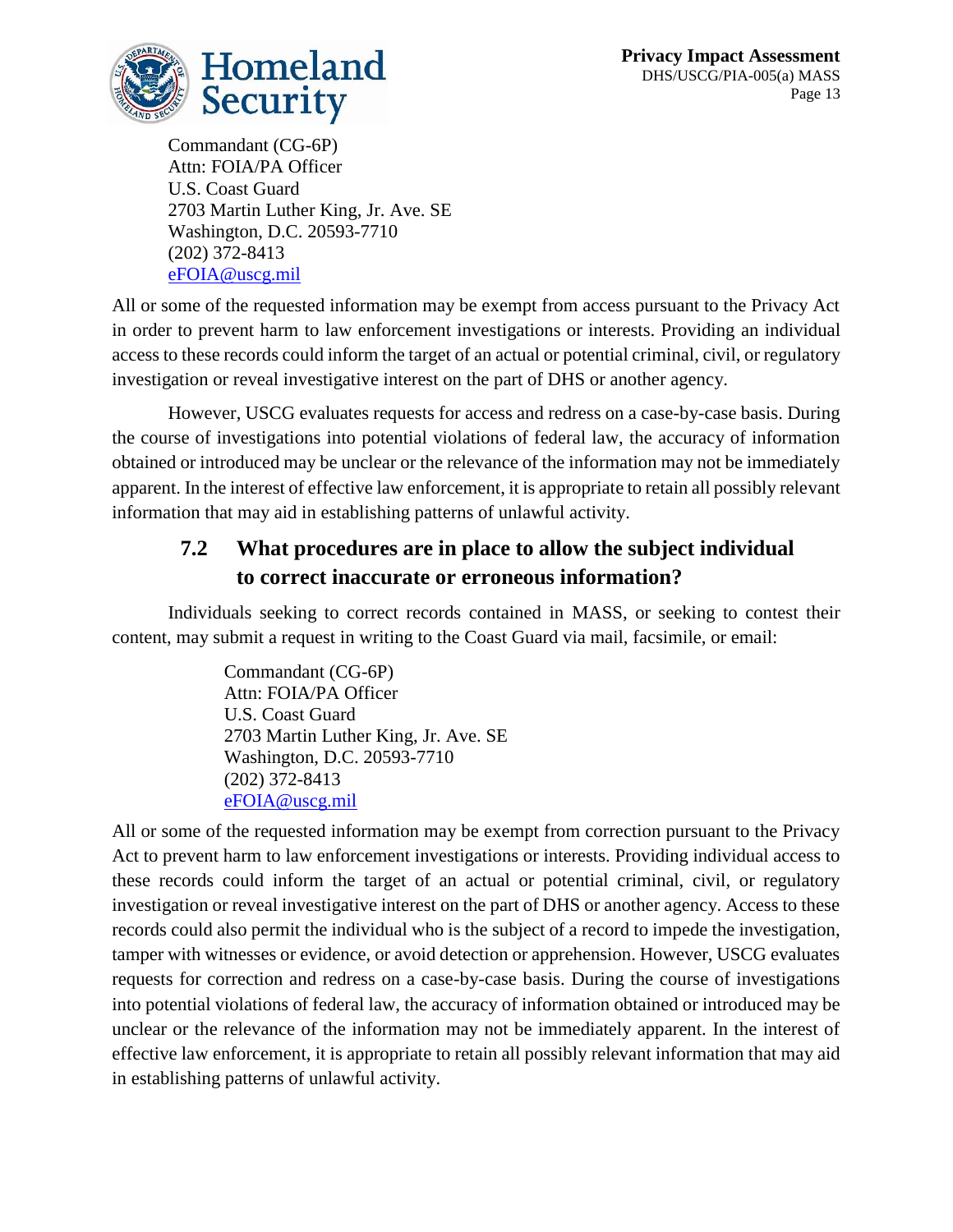

### **7.3 How does the project notify individuals about the procedures for correcting their information?**

The forthcoming MASS SORN and this PIA provide notice of the procedures. As noted above, USCG will review any information request on a case-by-case basis.

#### **7.4 Privacy Impact Analysis: Related to Redress**

**Privacy Risk:** There is a risk that individuals may not be able to correct or access their information.

**Mitigation:** This risk is partially mitigated. MASS is not a primary collector of information and is a sensitive but unclassified (SBU) to Top Secret system. As noted in Section 2.2, MASS regularly updates information received from information sources. This ensures that MASS has the most accurate information available to its users. This means that the source systems noted above, and not MASS, are in the best position to correct erroneous or outdated information. Information changes in the source systems will affect change in MASS.

MASS is also exempted from certain provisions of the Privacy Act regarding access and redress. Nonetheless, USCG will examine each separate request on a case-by-case basis, and, after conferring with the appropriate component or agency, may waive applicable exemptions in appropriate circumstances, or when it would not appear to interfere with or adversely affect the law enforcement or national security purposes of the systems from which the information is recompiled or in which it is contained.

## **Section 8.0 Auditing and Accountability**

## **8.1 How does the project ensure that the information is used in accordance with stated practices in this PIA?**

The Coast Guard established the use of security and auditing solutions that are installed and configured to maintain access controls within the database. Coast Guard designated security and auditing solutions are used to control access, viewing, and search functionality to sensitive information. Coast Guard security and auditing solutions also control read-write access to the database, and track queries run against sensitive data, including who has made changes to this data.

Access to the data within MASS is restricted through the use of multi-factor authentication and an established need to know. A username and password can only be obtained once the user has completed training specific to safeguarding information.

Additionally, the Coast Guard Privacy Office (CG-6P) will conduct a USCG Privacy Evaluation (CGPE) within one year of publication of this PIA. Coast Guard Privacy will share the results of the CGPE with the DHS Privacy Office.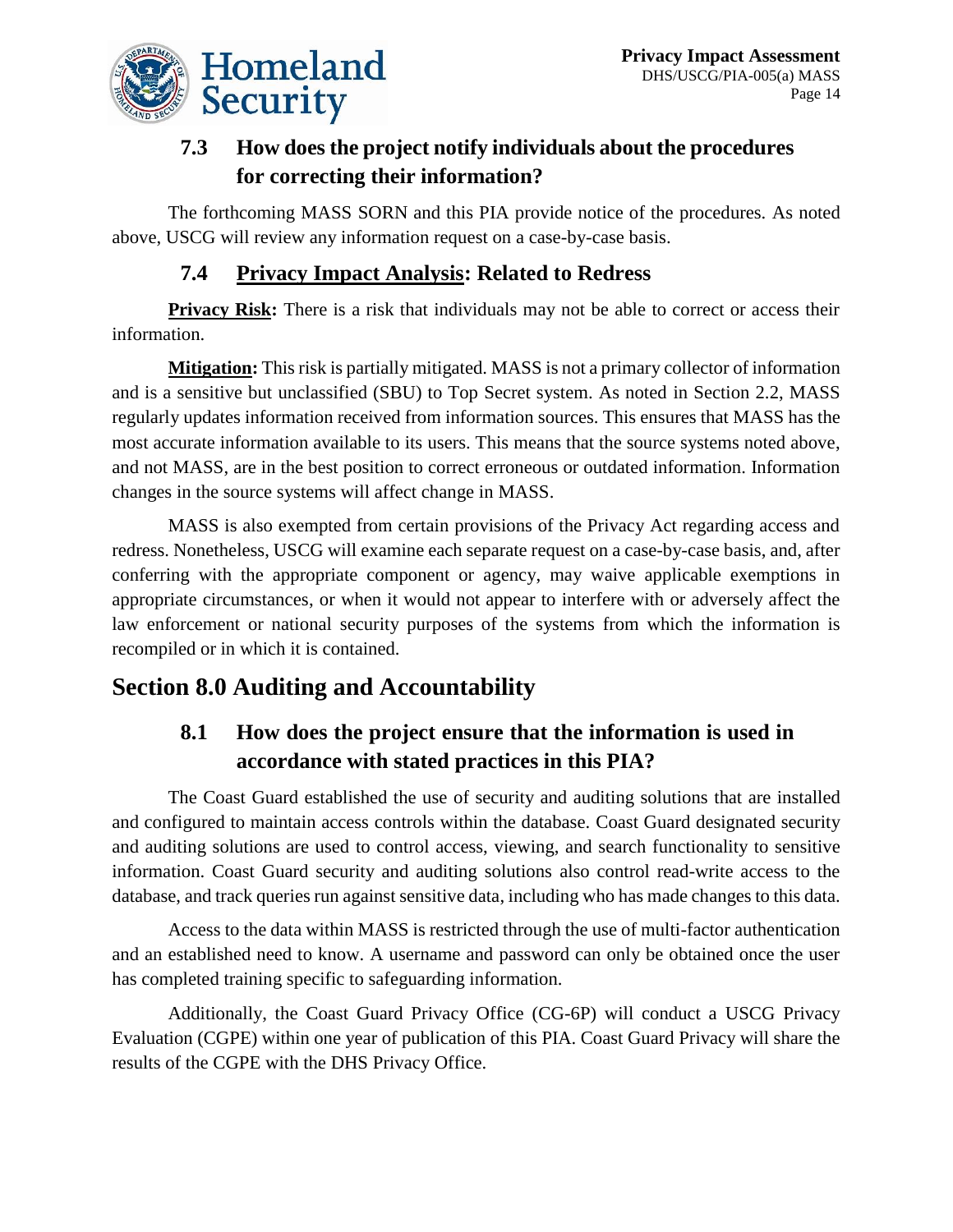

 $\overline{a}$ 

#### **8.2 Describe what privacy training is provided to users either generally or specifically relevant to the project.**

MASS does not provide training specific to the use of this system. The Coast Guard provides general training for Coast Guard personnel users which consist of USCG Federal Cyber Awareness Training and DHS: Protecting Personal Information, among other law enforcement and intelligence specific training. To receive access the user must complete the specific annual training requirements in order to receive and maintain access to the system.

#### **8.3 What procedures are in place to determine which users may access the information and how does the project determine who has access?**

A "new user" request form is used by prospective users to request access to the system. Prospective users can be categorized as any and all individuals with a need to know, appropriate access levels, and are in support of the eleven Coast Guard missions. The "new user" request form is made available through the approval of the user's supervisor. The "new user" request form is a PDF that must be filled out by any interested party requiring access to MASS. Once the party fills out the request, the form is submitted by the user's supervisor to CGFixIT.<sup>8</sup> There is a two-person review of the information contained on the form, first by the person's management and then by staff at CGFixIT prior to granting access to MASS. CGFixIT will contact the individual to verify the information on the request and create a user account according to the needs of the individual. Only personnel with a need to know and who have the appropriate background checks, security clearances, and have completed the annual privacy training will be granted access.

The roles and rules used within the MASS system were verified during system testing prior to each release of the system. The assignment of the roles is verified by the MASS staff prior to granting access to MASS. Accounts are reviewed on a regular basis to ensure users are re-vetted and are active users. USCG analysts and officers leaving duty where MASS access is required have their accounts immediately deactivated. This deactivation occurs through the CGFixIT process once the user transfers or departs from their Unit or the USCG. In addition, MASS user accounts are locked automatically after 30 days of inactivity, and deactivated 45 days after no activity.

<sup>8</sup> CGFixIT is USCG's enterprise service desk ticketing system that allows end users to request IT services, such as account provisioning.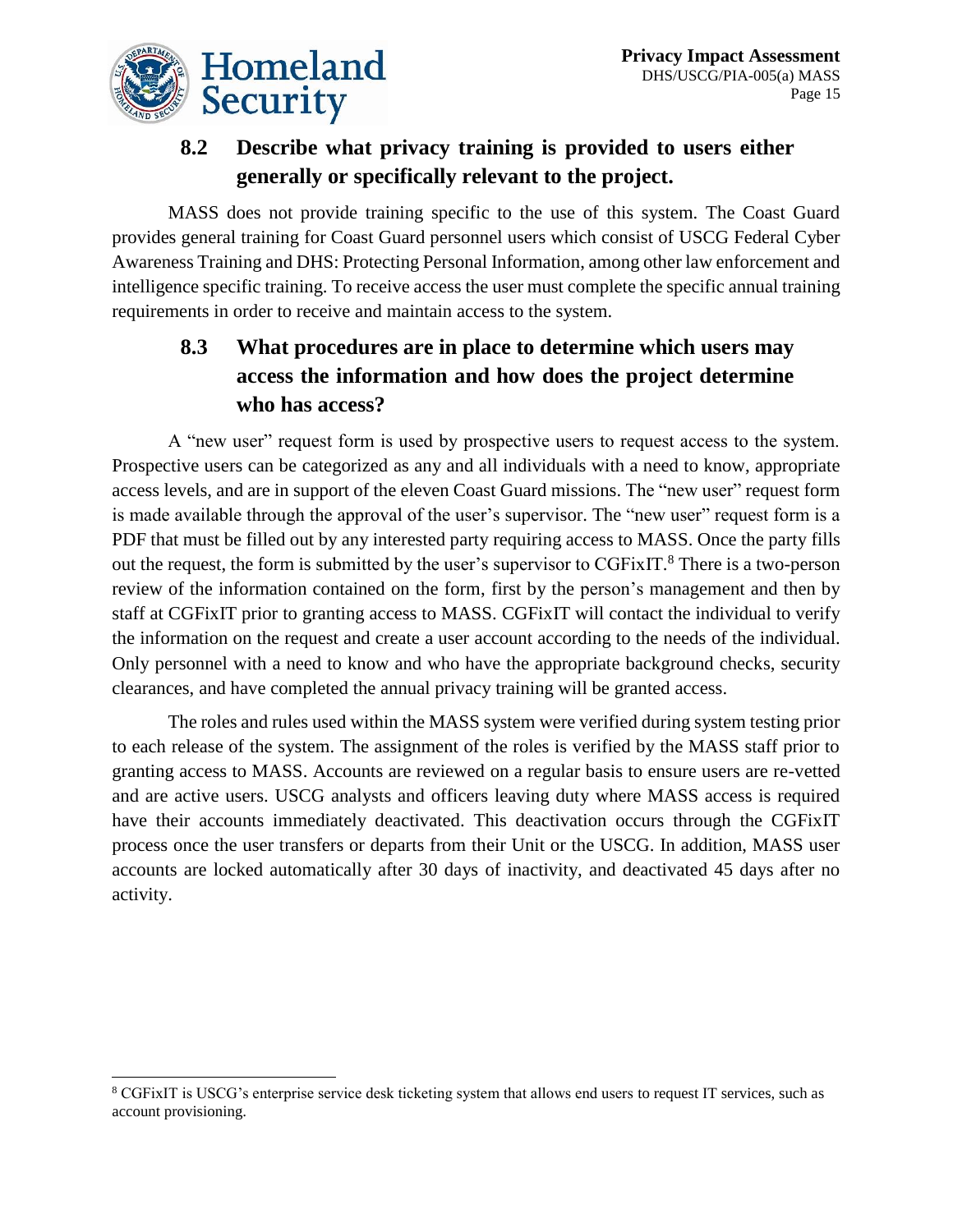

**8.4 How does the project review and approve information sharing agreements, MOUs, new uses of the information, new access to the system by organizations within DHS and outside?**

Before information can be shared with external DHS entities, an MOU, ISA, or MOA must be established. MOUs, ISAs, and MOAs will be dictated by a need to know and mission requirements and are reviewed by the USCG Privacy Office and all other appropriate stakeholders.

## **Responsible Officials**

Mr. Eric Downes Deputy Chief Information Officer (CIO) for Intel (CG-26) U.S. Coast Guard

Kathleen L. Claffie Chief, Office of Privacy Management (CG-6P) U.S. Coast Guard

### **Approval Signature**

Original, signed copy on file with the DHS Privacy Office.

Dena Kozanas Chief Privacy Officer Department of Homeland Security

\_\_\_\_\_\_\_\_\_\_\_\_\_\_\_\_\_\_\_\_\_\_\_\_\_\_\_\_\_\_\_\_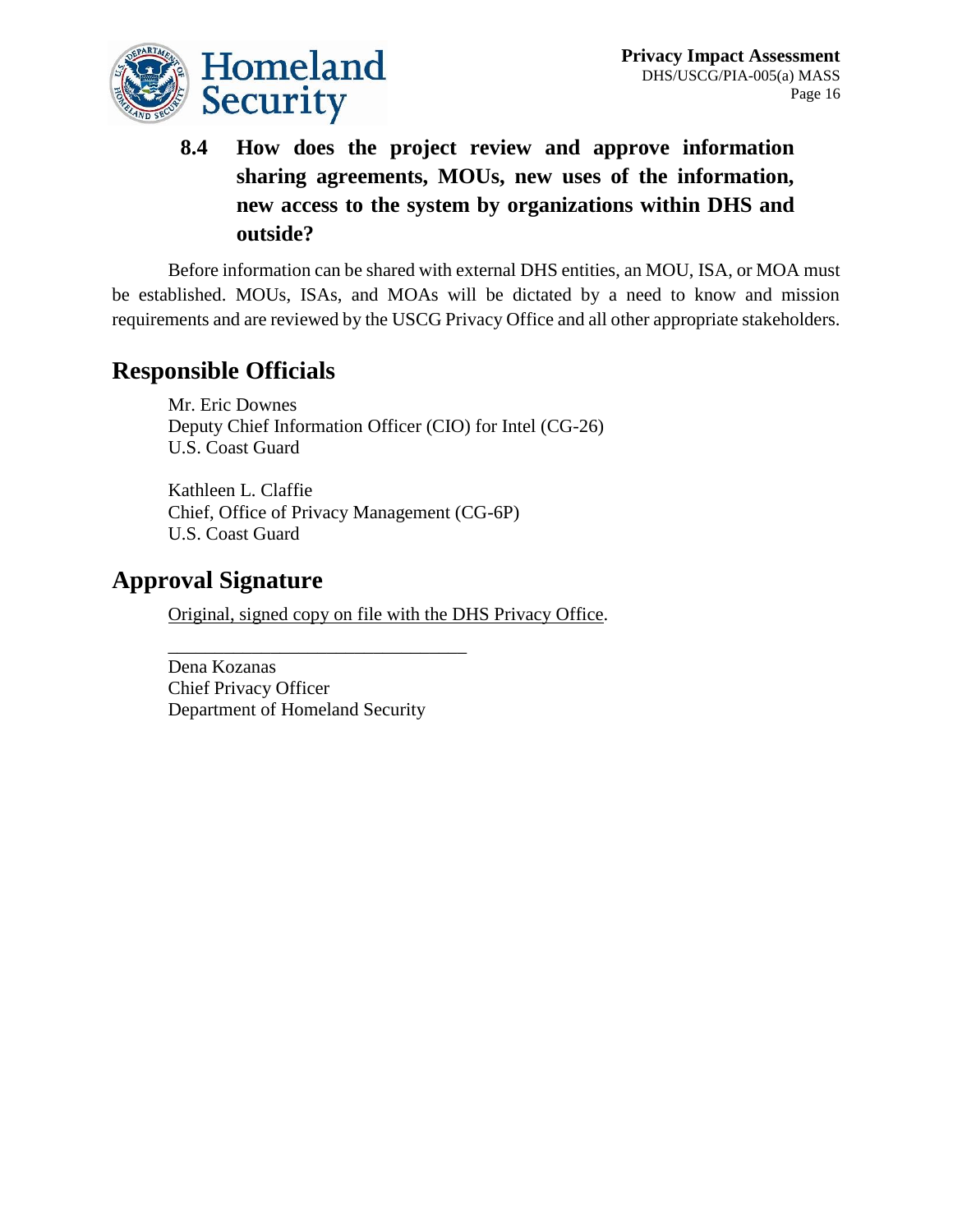

## **Appendix A: Systems from which**

## **MASS Receives Data**

| <b>SYSTEM</b>                                                                     | <b>PIA</b>                                                                                                                                                                                                                                                                                                 | <b>SORN</b>                                                                                                                                                                                                                              |
|-----------------------------------------------------------------------------------|------------------------------------------------------------------------------------------------------------------------------------------------------------------------------------------------------------------------------------------------------------------------------------------------------------|------------------------------------------------------------------------------------------------------------------------------------------------------------------------------------------------------------------------------------------|
| <b>USCG Ship</b><br>Arrival<br>Notification<br>System (SANS)                      | DHS/USCG/PIA-006(b)<br><b>Vessel Requirements for</b><br>Notices of Arrival and<br>Departure (NOAD) and<br>Automatic Identification<br>System (AIS) (April 28,<br>2015), available at:<br>https://www.dhs.gov/sites/defa<br>ult/files/publications/privacy-<br>pia-update-uscg-noad-ais-04-<br>28-2015.pdf | DHS/USCG-029 Notice of Arrival<br>and Departure System of Records<br>(July 17, 2017), 82 FR 32715,<br>available at:<br>https://www.federalregister.gov/docu<br>ments/2017/07/17/2017-<br>14841/privacy-act-of-1974-system-<br>of-records |
| <b>USCG</b> Marine<br>Information for<br>Safety for Law<br>Enforcement<br>(MISLE) | DHS/USCG/PIA-008 Marine<br>Information for Safety and<br>Law Enforcement (MISLE)<br>(September 3, 2009), available<br>at:<br>https://www.dhs.gov/sites/defa<br>ult/files/publications/privacy_<br>pia 008 useg misle 2009.pdf                                                                              | DHS/USCG-013 Marine Information<br>for Safety and Law Enforcement<br>(MISLE) System of Records (June<br>25, 2009), 74 FR 30305, available at:<br>https://www.govinfo.gov/content/pkg<br>/FR-2009-06-25/html/E9-14906.htm                 |
| <b>USCG</b><br>Nationwide<br>Automated<br>Identification<br>System (NAIS)         | Not a privacy sensitive system                                                                                                                                                                                                                                                                             | Not a privacy sensitive system                                                                                                                                                                                                           |
| <b>USCG Common</b><br>Operating<br>Picture (COP)                                  | Not a privacy sensitive system                                                                                                                                                                                                                                                                             | Not a privacy sensitive system                                                                                                                                                                                                           |
| <b>USCG Common</b><br>Assessment and<br><b>Reporting Tool</b><br>(CART)           | DHS/USCG/PIA-022 Coast<br><b>Guard Maritime Information</b><br>eXchange (July 30, 2015),<br>available at:<br>https://www.dhs.gov/sites/defa<br>ult/files/publications/privacy-<br>pia-uscg-cgmix-july2015.pdf                                                                                              | DHS/USCG-031 USCG Law<br>Enforcement (ULE) System of<br>Records (December 8, 2016), 81 FR<br>88697, available at:<br>https://www.regulations.gov/docume<br>nt?D=DHS-2016-0074-0001                                                       |
| <b>USCG</b> Satellite                                                             | Not a privacy sensitive system                                                                                                                                                                                                                                                                             | Not a privacy sensitive system                                                                                                                                                                                                           |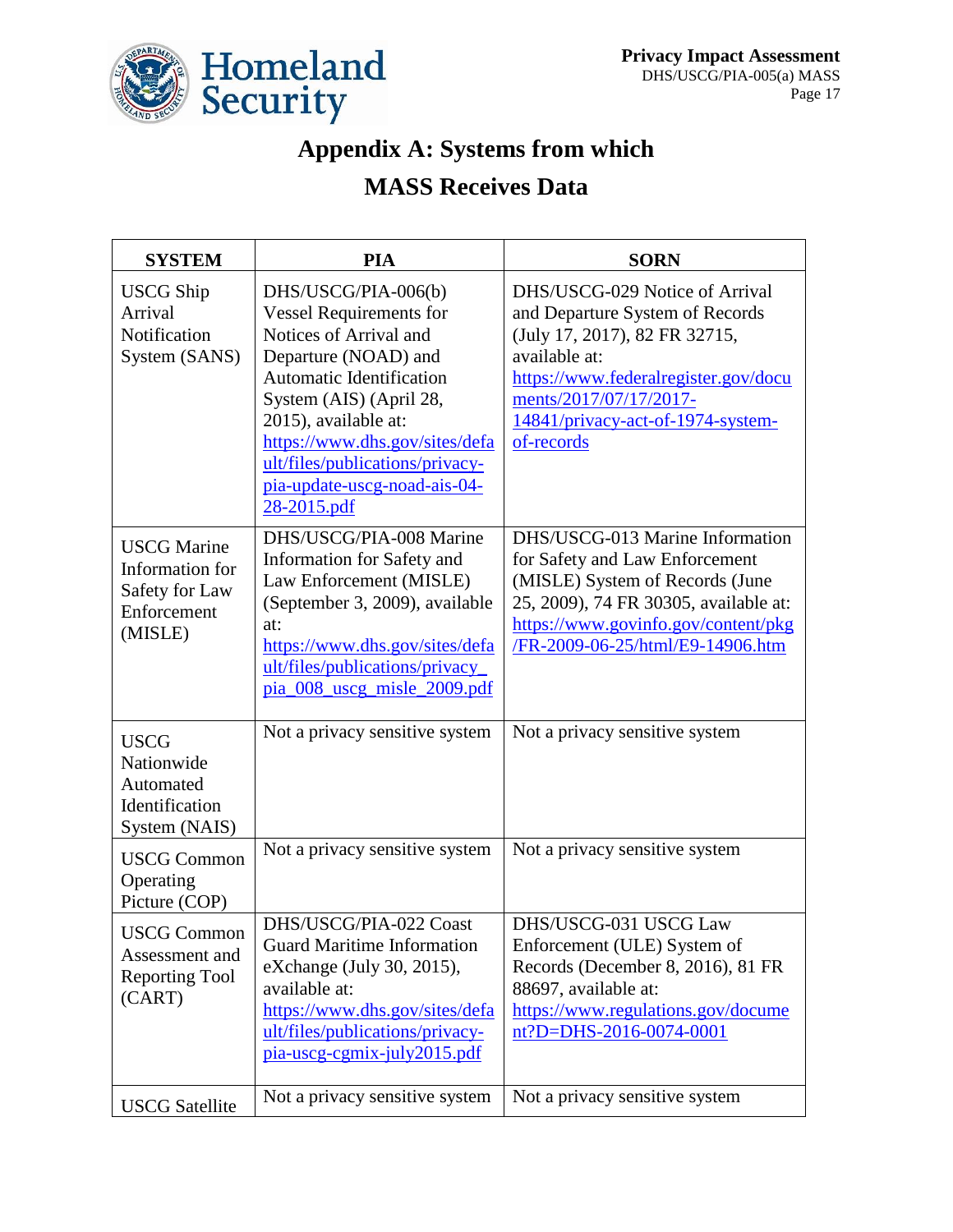

| Automated<br>Identification<br>System (SAIS)                                                                                                                |                                                                                                                                                                                                                                                 |                                                                                                                                                                                                                                       |
|-------------------------------------------------------------------------------------------------------------------------------------------------------------|-------------------------------------------------------------------------------------------------------------------------------------------------------------------------------------------------------------------------------------------------|---------------------------------------------------------------------------------------------------------------------------------------------------------------------------------------------------------------------------------------|
| <b>USCG, Coast</b><br>Guard<br>Messaging<br>System CGMS /<br>Navy Command<br>and Control<br>Office<br>Information<br>Exchange<br>(C2OIX)<br><b>Messages</b> | DHS/USCG/PIA-004 USCG<br>Law Enforcement Information<br>Data Base (LEIDB)/Pathfinder<br>(March 31, 2008), available at:<br>https://www.dhs.gov/sites/defa<br>ult/files/publications/privacy<br>pia_004-uscg-leidbpathfinder-<br><u>2008.pdf</u> | DHS/USCG-062 Law Enforcement<br><b>Information Database</b><br>(LEIDB)/Pathfinder System of<br>Records (September 30, 2008), 73 FR<br>56930, available at:<br>https://www.govinfo.gov/content/pkg<br>/FR-2008-09-30/html/E8-22612.htm |
| U.S. Navy's Sea<br><b>Watch System</b>                                                                                                                      | Not a privacy sensitive system                                                                                                                                                                                                                  | Not a privacy sensitive system                                                                                                                                                                                                        |
| U.S. Navy's<br><b>Merchant Ships</b><br>Characteristics<br>(MSC) System                                                                                     | Not a privacy sensitive system                                                                                                                                                                                                                  | Not a privacy sensitive system                                                                                                                                                                                                        |
| <b>U.S. Customs</b><br>and Border<br>Protection's<br>Daily<br>Hazardous<br>Cargo Reports                                                                    | DHS/CBP/PIA-006<br><b>Automated Targeting System</b><br>(ATS) (January 13, 2017),<br>available at:<br>https://www.dhs.gov/publicati<br>on/automated-targeting-<br>system-ats-update                                                             | DHS/CBP-006 Automated Targeting<br>System (ATS) System of Record<br>(May 22, 2012), 77 FR 30297,<br>available at:<br>https://www.govinfo.gov/content/pkg<br>/FR-2012-05-22/html/2012-<br>12396.htm                                    |
| U.S.<br>Department of<br>Transportation's<br>Maritime Safety<br>and Security<br>Information<br>System<br>(MSSIS)                                            | Not a privacy sensitive system                                                                                                                                                                                                                  | Not a privacy sensitive system                                                                                                                                                                                                        |
| Long Range<br>Identification<br>Tracking system<br>(LRIT)                                                                                                   | Not a privacy sensitive system                                                                                                                                                                                                                  | Not a privacy sensitive system                                                                                                                                                                                                        |
| Department of<br>Motor Vehicles:                                                                                                                            | N/A                                                                                                                                                                                                                                             | N/A                                                                                                                                                                                                                                   |